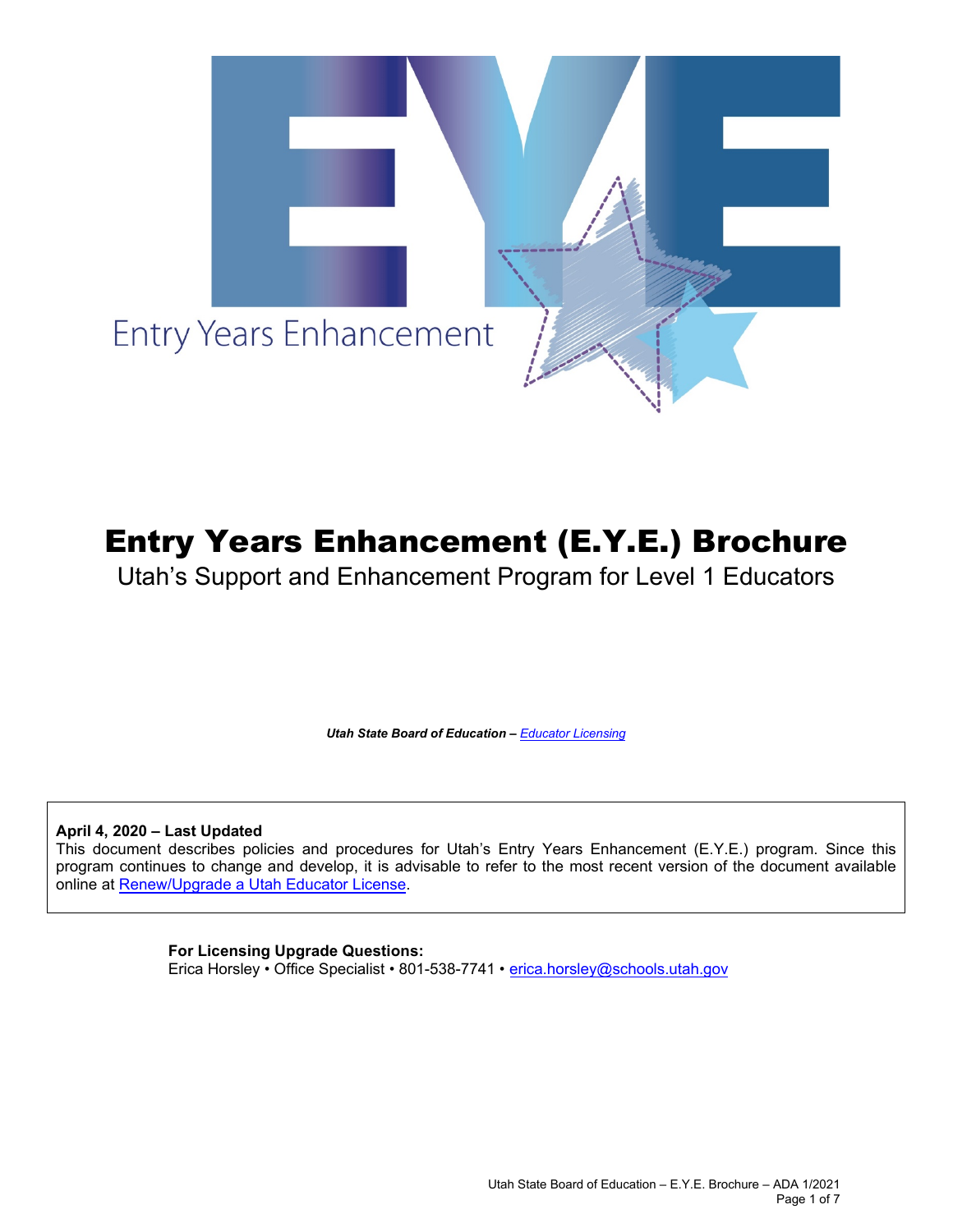## **WHAT IS ENTRY YEARS ENHANCEMENT (E.Y.E.)?**

The *Entry Years Enhancement (E.Y.E.)* is a structured support program for Level 1 educators as you fulfill the requirements for a Level 2 professional license. E.Y.E. provides you with accredited private school, district, and state support for a three-year period. **All** Level 1 educators are required to participate, and all requirements must be completed within the first three years of service.

The goal of the E.Y.E. program is to encourage you to develop successful teaching skills and strategies as described in the Utah Effective Teaching Standards with assistance from experienced colleagues. Upon successful completion of three years of service and all E.Y.E. requirements, your employing local education agency (LEA) may approve you for a Level 2 Utah Professional Educator License. If all E.Y.E. requirements have not been met, the LEA may request a one-time, oneyear extension at their discretion.

## **WHAT IS THE UTAH EFFECTIVE TEACHING STANDARDS?**

The Standards are a description of highly effective teaching as adopted by the Utah State Board of Education. They represent the knowledge and skills necessary to teach the Utah Core Standards. They align with national teaching standards (INTASC, 2011) and current research on effective teaching practices. The Standards provide a resource for you to analyze and prioritize expectations for high quality instruction. The Standards may be used to self-assess your own performance and identify areas that need improvement.

| <b>Standard 1</b><br>The teacher understands cognitive, linguistic, emotional, and physical<br>areas of student development.                                                                                                                                                                                                                                                                                                                                                                                                                                                                                                                                                                                                                                                                                                                                                                                                                                                      | <b>Standard 2</b><br>The teacher understands individual learner differences and cultural and<br>linguistic diversity.                                                                                                                                                                                                                                                                                                                                                                                                                                                                                                                                                                                                                                                               |
|-----------------------------------------------------------------------------------------------------------------------------------------------------------------------------------------------------------------------------------------------------------------------------------------------------------------------------------------------------------------------------------------------------------------------------------------------------------------------------------------------------------------------------------------------------------------------------------------------------------------------------------------------------------------------------------------------------------------------------------------------------------------------------------------------------------------------------------------------------------------------------------------------------------------------------------------------------------------------------------|-------------------------------------------------------------------------------------------------------------------------------------------------------------------------------------------------------------------------------------------------------------------------------------------------------------------------------------------------------------------------------------------------------------------------------------------------------------------------------------------------------------------------------------------------------------------------------------------------------------------------------------------------------------------------------------------------------------------------------------------------------------------------------------|
| A. Creates developmentally appropriate and challenging learning experiences based<br>on individual student's strengths, interests, and needs.<br>B. Collaborates with families, colleagues and other professionals to promote student<br>growth and development.                                                                                                                                                                                                                                                                                                                                                                                                                                                                                                                                                                                                                                                                                                                  | A. Understands individual learner differences and holds high expectations of students.<br>B. Designs, adapts, and delivers instruction to address each student's diverse<br>learning strengths and needs.<br>C. Allows students different ways to demonstrate learning sensitive to multiple<br>experiences and diversity.<br>D. Creates a learning culture that encourages individual learners to persevere and<br>advance.<br>E. Incorporates tools of language development into planning and instruction for<br>English language learners, and supports development of English proficiency.                                                                                                                                                                                      |
| <b>Standard 3</b><br>The teacher works with learners to create environments that support<br>individual and collaborative learning, positive social interactions, active<br>engagements in learning, and self-motivation.                                                                                                                                                                                                                                                                                                                                                                                                                                                                                                                                                                                                                                                                                                                                                          | <b>Standard 4</b><br>The teacher understands the central concepts, tools of inquiry, and<br>structures of the discipline.                                                                                                                                                                                                                                                                                                                                                                                                                                                                                                                                                                                                                                                           |
| A. Develops learning experiences that engage and support students as self-directed<br>learners who internalize classroom routines, expectations, and procedures.<br>B. Collaborates with students to establish a positive learning climate of openness,<br>respectful, interactions, support, and inquiry.<br>C. Uses a variety of classroom management strategies to effectively maintain a<br>positive learning environment.<br>D. Equitably engages students in learning by organizing, allocating, and managing the<br>resources of time, space, and attention.<br>E. Extends the learning environment using technology, media, and local and global<br>resources.<br>F. Encourages students to use speaking, listening, reading, writing, analysis,<br>synthesis, and decision-making skills in various real-world contexts.                                                                                                                                                 | A. Knows the content of the discipline and conveys accurate information and<br>concepts.<br>B. Demonstrates an awareness of the Utah Common Core Standards/Core<br>Curriculum and references it in the short- and long-tern planning.<br>C. Engages students in applying methods of inquiry and standards of evidence of the<br>discipline.<br>D. Uses multiple representations of concepts that capture key ideas.<br>E. Supports students in learning and using academic language accurately and<br>meaningfully.                                                                                                                                                                                                                                                                 |
| <b>Standard 5</b><br>The teacher uses multiple methods of assessment to engage learners in<br>their own growth, monitor learner progress, quide planning and<br>instruction, and determine whether the outcomes described in content<br>standards have been met.                                                                                                                                                                                                                                                                                                                                                                                                                                                                                                                                                                                                                                                                                                                  | <b>Standard 6</b><br>The teacher plans instruction to support students in meeting rigorous<br>learning goals by drawing upon knowledge of content areas, Core<br>Curriculum standards, instructional best practices, and the community<br>context.                                                                                                                                                                                                                                                                                                                                                                                                                                                                                                                                  |
| A. Designs or selects pre-assessments, formative, and summative assessments in a<br>variety of formats that match learning objectives and engage the learner in<br>demonstrating knowledge and skills.<br>B. Engages students in understanding and identifying the elements of quality work,<br>and provides them with timely and descriptive feedback to quide their progress in<br>producing that work.<br>C. Adjusts assessment methods and makes appropriate accommodations for English<br>language learners, students with disabilities, advanced students, and students who<br>are not meeting learning goals.<br>D. Uses data to assess the effectiveness of instruction and to make adjustments in<br>planning and instruction.<br>E. Documents student progress and provides descriptive feedback to students,<br>parents, and other stakeholders in a variety of ways.<br>F. Understands and practices appropriate and ethical assessment principles and<br>procedures. | A. Plans instruction based on the approved state curriculum.<br>B. Individually and collaboratively selects and creates learning experiences that are<br>appropriate for reaching content standards relevant to learners and based on<br>principles of effective instruction.<br>C. Differentiates instruction for individuals and groups of students by choosing<br>appropriate strategies and accommodations, resources, materials, sequencing,<br>technical tools, and demonstrations of learning.<br>D. Creates opportunities for students to generate and evaluate new ideas, seek<br>inventive solutions to problems, and create original work.<br>E. Integrates cross-disciplinary skills into instruction to purposefully engage learners<br>in applying content knowledge. |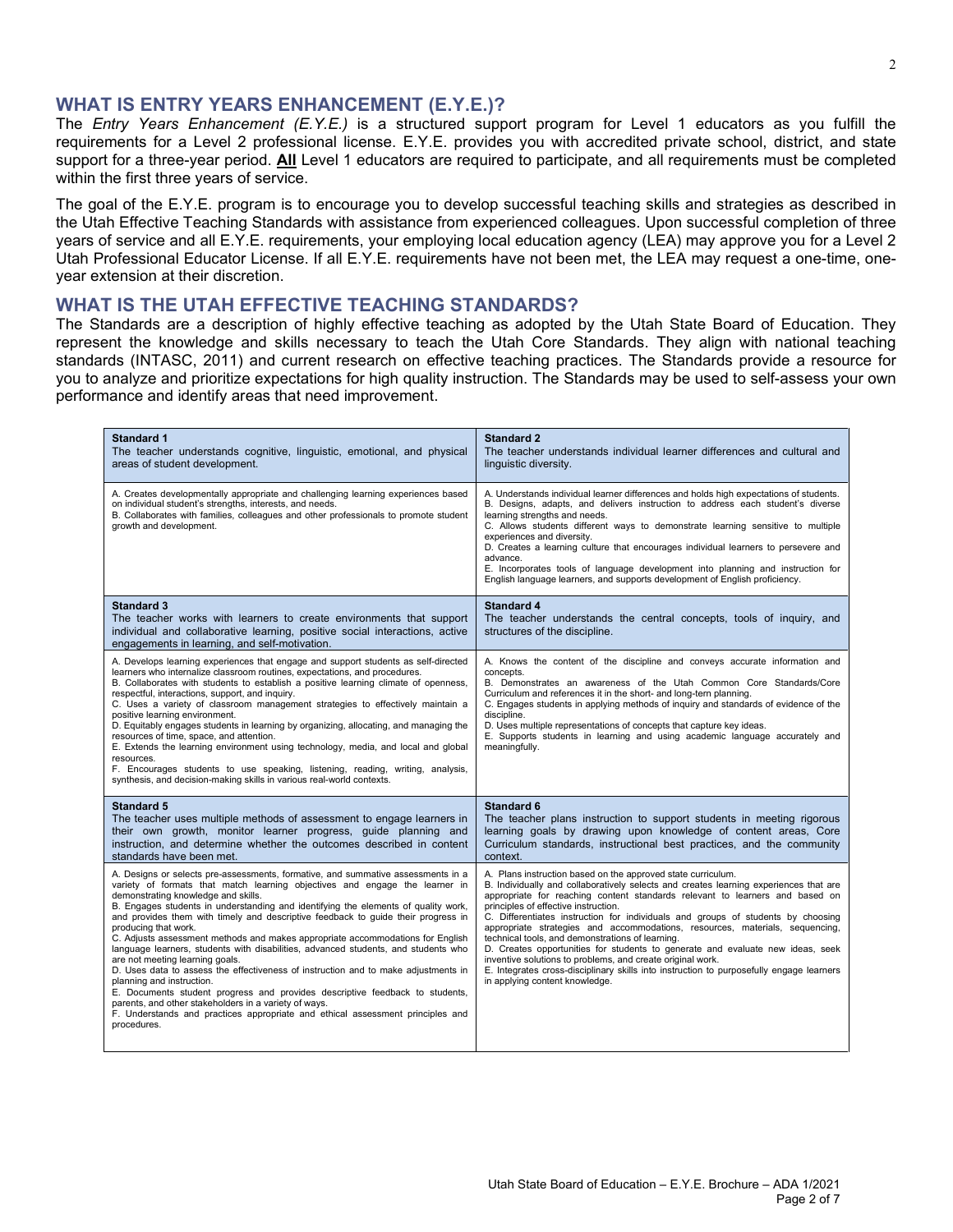| <b>Standard 7</b><br>The teacher uses various instructional strategies to ensure that all<br>learners develop a deep understanding of content areas and their<br>connections and build skills to apply and extend knowledge in meaningful<br>ways.                                                                                                                                                                                                                                                                                                                                                                                                                                                                                                                                                                                                                                                                                                                                                                                                                                                       | <b>Standard 8</b><br>The teacher is a reflective practitioner who uses evidence to continually<br>evaluate and adapt practice to meet the needs of each learner.                                                                                                                                                                                                                                                                                                                                                                                                                                                                                                                                                                                                                                                                                                                                                                                                                                      |
|----------------------------------------------------------------------------------------------------------------------------------------------------------------------------------------------------------------------------------------------------------------------------------------------------------------------------------------------------------------------------------------------------------------------------------------------------------------------------------------------------------------------------------------------------------------------------------------------------------------------------------------------------------------------------------------------------------------------------------------------------------------------------------------------------------------------------------------------------------------------------------------------------------------------------------------------------------------------------------------------------------------------------------------------------------------------------------------------------------|-------------------------------------------------------------------------------------------------------------------------------------------------------------------------------------------------------------------------------------------------------------------------------------------------------------------------------------------------------------------------------------------------------------------------------------------------------------------------------------------------------------------------------------------------------------------------------------------------------------------------------------------------------------------------------------------------------------------------------------------------------------------------------------------------------------------------------------------------------------------------------------------------------------------------------------------------------------------------------------------------------|
| A. Understands and practices a range of developmentally, culturally, and linguistically<br>appropriate instructional strategies.<br>B. Uses appropriate strategies and resources to adapt instruction and vary his or her<br>role to meet the needs of individuals and groups of learners.<br>C. Analyzes student errors and misconceptions in order to redirect, focus, and deepen<br>learning.<br>D. Uses a variety of instructional strategies to support and expand learners'<br>communication skills.<br>E. Provides multiple opportunities for students to develop higher-order and meta-<br>cognitive skills.<br>F. Provides opportunities for students to understand, question, and analyze<br>information from multiple and diverse sources and perspectives to answer questions<br>and solve real-world problems.<br>G. Supports content and skill development by using multiple media and technology<br>resources, and knows how to evaluate these resources for quality, accuracy, and<br>effectiveness.<br>H. Uses a variety of questioning strategies to promote engagements and learning. | A. Independently and in collaboration with colleagues, uses a variety of data to<br>evaluate the outcomes of teaching and learning and to reflect on and adapt planning<br>and practice.<br>B. Actively seeks professional. Community, and technological learning experiences,<br>within and outside the school, as supports for reflection and problem-solving.<br>C. Recognizes and reflects on personal and professional biases and accesses<br>resources to deepen understanding of differences to build stronger relationships and<br>create more relevant learning experiences.<br>D. Actively investigates and considers new ideas that improve teaching and learning<br>and draws on current education policy and research as sources of reflection.<br>E. Develops a professional learning plan based on individual needs and the needs of<br>learners, schools, and educational communities.                                                                                                |
| <b>Standard 9</b><br>The teacher is a leader who engages collaboratively with learners,<br>families, colleagues, and community members to build a shared vision<br>and supportive professional culture focused on student growth and<br>success.                                                                                                                                                                                                                                                                                                                                                                                                                                                                                                                                                                                                                                                                                                                                                                                                                                                         | <b>Standard 10</b><br>The teacher demonstrates the highest standard of legal, moral, and<br>ethical conduct as specified in Utah State Board Rule R277-515.                                                                                                                                                                                                                                                                                                                                                                                                                                                                                                                                                                                                                                                                                                                                                                                                                                           |
| A. Prepares for and participates actively as a team member in decision-making<br>processes and building a shared culture that affects the school and larger educational<br>community.<br>B. Participates actively as part of the learning community, sharing responsibility for<br>decision-making and accountability for each student's learning, and giving and<br>receiving feedback.<br>C. Advocates for the learners, the school, the community, and the profession.<br>D. Works with other school professional to plan and jointly facilitate learning to meet<br>diverse needs of learners.<br>E. Engages in professional learning to enhance knowledge and skill, to contribute to<br>the knowledge and skill of others and to work collaboratively to advance professional<br>practice.                                                                                                                                                                                                                                                                                                         | A. Is responsible for compliance with federal and state laws, State Board of Education<br>administrative rules, state assessment policies, local board policies, and supervisory<br>directives.<br>B. Avoids actions which may adversely affect ability to perform assigned duties and<br>carry out the responsibilities of the profession, including role-model responsibilities.<br>C. Takes responsibility to understand professional requirements, to maintain a current<br>Utah Educator License, and to complete license upgrades, renewals, and additional<br>requirements in a timely way.<br>D. Maintains accurate instructional and non-instructional records.<br>E. Maintains integrity and confidentiality in matters concerning student records and<br>collegial consultation.<br>F. Develops appropriate student-teacher relationships as defined in rule, law, and<br>policy.<br>G. Maintains professional demeanor and appearance as defined by the local<br>educations agency (LEA). |

# **WHO MUST COMPLETE E.Y.E.?**

**All** Level 1 educators must complete the E.Y.E. requirements appropriate to your area(s) of concentration and be eligible for upgrade to Level 2 when you have three years of verifiable professional experience in a public LEA in Utah **AND** prior to your Level 1 license expiring. One or two years of licensed out-of-state experience may be used toward the E.Y.E. service requirement at the discretion of the employing LEA with all other requirements to be completed within the first three years of experience in Utah. Level 1 Educators who are in the Return to Educator program with two or more years of service and have not completed E.Y.E., you must include the completion of E.Y.E. requirements in your Professional Learning Plan. The LEA has discretion in determining the employment or re-employment status of educators. Educators holding a license with more than one area of concentration must complete all E.Y.E. requirements for each area of concentration.

Educators applying for a Utah Educator License who have three or more years of verifiable experience from another state or country in a public or an accredited private school may be approved for a Level 2 Utah Educator License after one year of service in Utah.

USBE licensing policy dictates that for a 'year of licensed teaching experience' to count towards upgrade, the following four criteria must be met: 1) you have a current Utah Educator License, 2) you are in a position that requires a Utah Educator License, 3) you are considered the 'teacher of record' for students assigned to you, and 4) your assignment is posted in the *Comprehensive Administration Credentials for Teachers in Utah Schools* (CACTUS) system.

To view your CACTUS record, you must be able to log in to your Utah Education Network (UEN) account.

- Register with UEN at [my.uen.](https://my.uen.org/)org, click on "Create Account."
- Log in and scroll to the 'Services/Tools' section of your UEN Personal Page.
- The name, birth date, and last 4-digits of your social security number associated with your UEN account must exactly match this information in the CACTUS database.
- Click on the appropriate link to enter CACTUS.
- Your CACTUS # will be noted in the top left corner, and other information such as license areas/credentials and endorsements, tests, assignment history, etc. are viewable within each tab.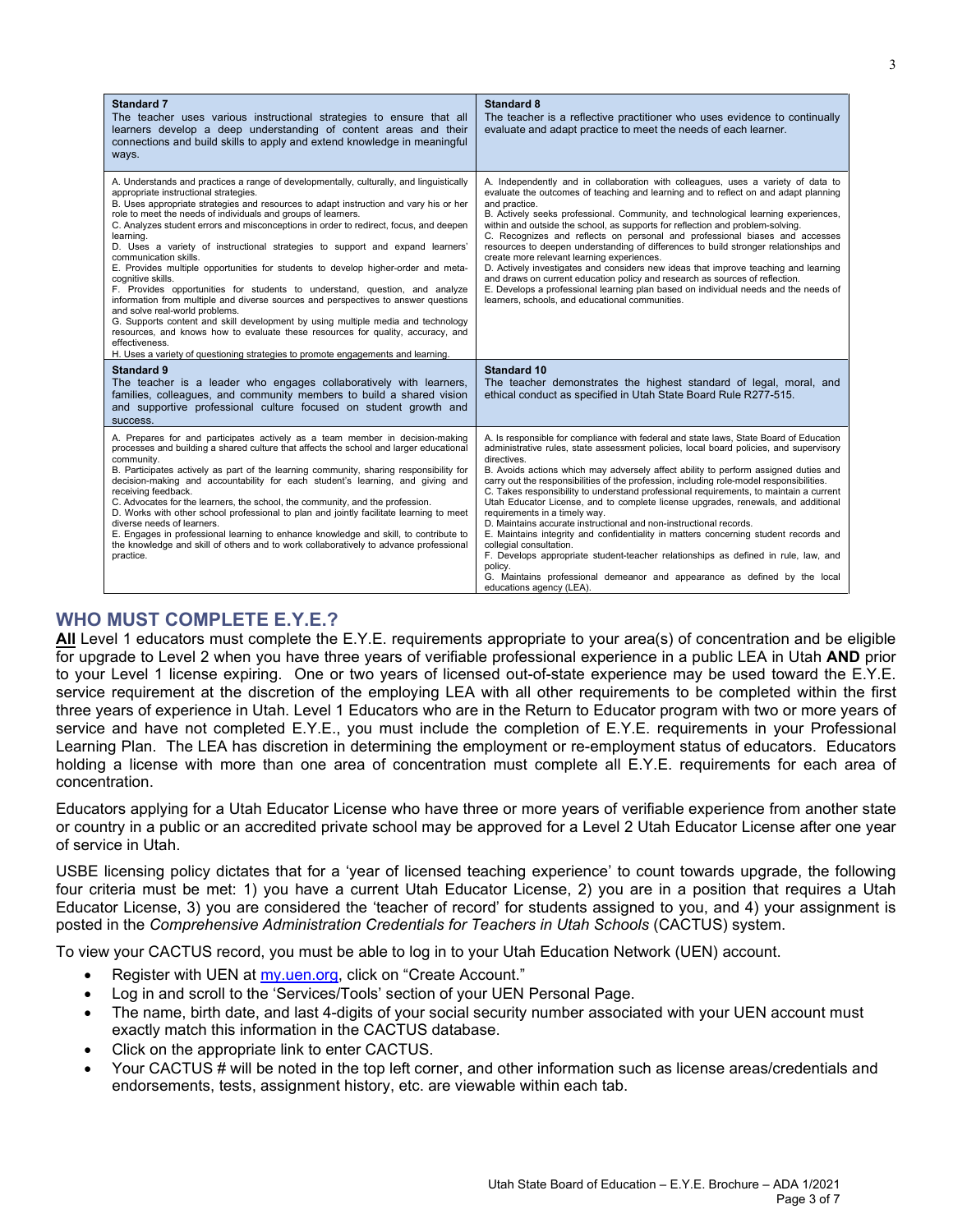## **WHAT ARE THE E.Y.E. REQUIREMENTS?**

Educators with three (3) or more years of licensed Out-of-State/Country experience in a public or accredited private school should complete the following:

- Hold a Level 1 Utah educator License and work at least one academic year in Utah.
- Waive Praxis PLT test and Professional portfolio per LEA due to verifiable out-of-state/country experience.
- Receive two professional evaluations in a Utah LEA with an effective final evaluation.
- Complete any additional LEA requirements.
- Cleared USBE background check after July 2015 per *Board Rule R277-500*; begin at [Educator Licensing Online](http://www.utah.gov/teachers)*.*
- Receive an LEA approval for upgrade to Level 2.
- Achieve USBE (State) qualified status in at least one licensure area or endorsement by passing a content praxis test, if applicable, at the time of earning a Utah Educator License.
- Provide verification of out-of-state or foreign years of licensed teaching experience in a public, charter, or accredited private school.
- Complete CTE required coursework, if applicable; contact CTE at 801-538-7662 for information.
- Complete the Ethics Review within one calendar year of upgrade a[t Educator Licensing Online.](http://www.utah.gov/teachers)
- Complete [a Student Data Privacy Course](https://usbe.instructure.com/courses/75/) per *Board Rule R277-487-13*.
- Complete a 2-hour, LEA-sponsored Youth Suicide Prevention training within license cycle.

## **E.Y.E. REQUIREMENTS BY AREA OF CONCENTRATION**

#### *Early Childhood Education, Elementary Education, Secondary Education, Special Education, Career & Technical Education (CTE) and Library Media Specialist*

- Hold a Level 1 Utah Educator License and work for three academic years (see page 6\*) in Utah.
- Complete a professional portfolio.
- Receive two professional evaluations per year in a Utah LEA with an effective final evaluation.
- Achieve a score of 160 or better on ONE of the four Praxis II: PLT tests at the appropriate level of educational preparation; *5621, 5622, 5623, or 5624\**.
- Work with a trained mentor for three years.
- Complete any additional LEA requirements.
- Cleared USBE background check after July 2015 per *Board Rule R277-500*; begin at [Educator Licensing Online](http://www.utah.gov/teachers)*.*
- Receive an LEA approval for upgrade to Level 2.
- Achieve USBE (State) qualified status in at least one licensure area by passing a content praxis test, if applicable, at the time of earning a Utah Educator License.
- Complete CTE required coursework, if applicable; contact CTE at 801-538-7662 for information.
- Complete the Ethics Review within one calendar year of upgrade at **Educator Licensing Online**.
- Complete [a Student Data Privacy Course](https://usbe.instructure.com/courses/75/) per *Board Rule R277-487-13*.
- Complete a 2-hour, LEA-sponsored Youth Suicide Prevention training within license cycle.

## *Speech-Language Pathologist, Speech-Language Technician, and Communication Disorders*

- Hold a Level 1 Utah Educator License and work for three academic years in Utah.
- Complete a Professional Portfolio.
- Receive two professional evaluations per year in a Utah LEA with an effective final evaluation.
- Work with a trained mentor for three years.
- Complete any additional LEA requirements.
- Cleared USBE background check after July 2015 per *Board Rule R277-500*; begin at [Educator Licensing Online](http://www.utah.gov/teachers)*.*
- Receive an LEA approval for upgrade to Level 2.
- Complete the Ethics Review within one calendar year of upgrade a[t Educator Licensing Online.](http://www.utah.gov/teachers)
- Complete [a Student Data Privacy Course](https://usbe.instructure.com/courses/75/) per *Board Rule R277-487-13*.
- Complete a 2-hour, LEA-sponsored Youth Suicide Prevention training within license cycle.

## *Pre-school Special Education (B-5), School Counselor, School Psychologist, and School Social Worker*

- Hold a Level 1 Utah Educator License and work for three academic years in Utah.
- Receive two professional evaluations per year in a Utah LEA with an effective final evaluation.
- Work with a trained mentor for three years.
- Complete any additional LEA requirements.
- Cleared USBE background check after July 2015 per *Board Rule R277-500*; begin at [Educator Licensing Online](http://www.utah.gov/teachers)*.*
- Receive an LEA approval for upgrade to Level 2.
- Complete the Ethics Review within one calendar year of upgrade a[t Educator Licensing Online.](http://www.utah.gov/teachers)
- Complete [a Student Data Privacy Course](https://usbe.instructure.com/courses/75/) per *Board Rule R277-487-13*.
- Complete a 2-hour, LEA-sponsored Youth Suicide Prevention training within license cycle.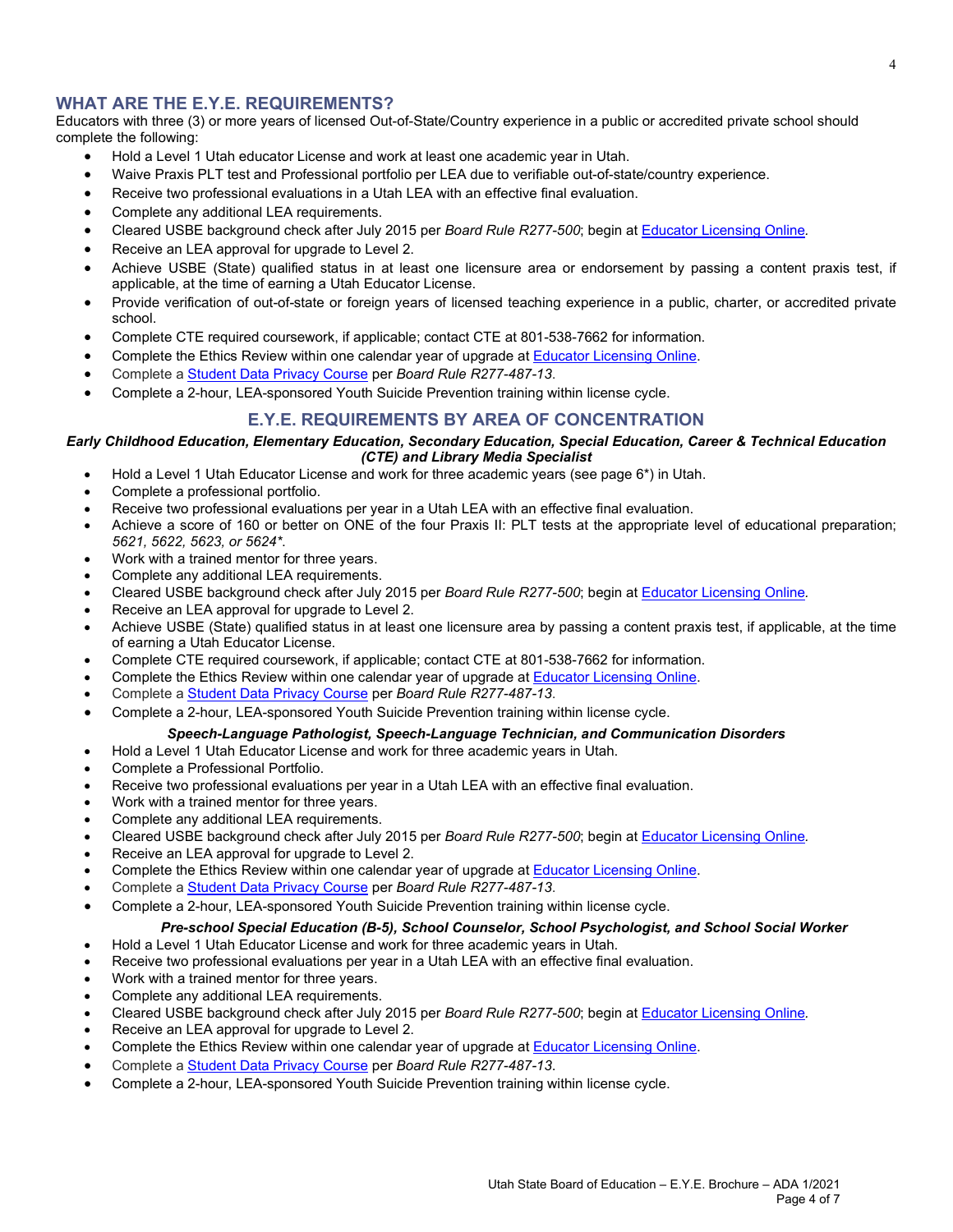| uu –                                                               |                                                                           |                                                                                                                   |  |  |
|--------------------------------------------------------------------|---------------------------------------------------------------------------|-------------------------------------------------------------------------------------------------------------------|--|--|
| <b>YEAR1</b>                                                       | <b>YEAR 2</b>                                                             | <b>YEAR 3</b>                                                                                                     |  |  |
| Mentor                                                             | Mentor                                                                    | Mentor                                                                                                            |  |  |
| 2 Evaluations                                                      | 2 Evaluations                                                             | 2 Evaluations                                                                                                     |  |  |
| Work on Portfolio                                                  | Work on Portfolio                                                         | Complete Portfolio                                                                                                |  |  |
| Pass Praxis II Principles of Learning and Teaching (PLT) test*     |                                                                           |                                                                                                                   |  |  |
|                                                                    | Achieve State Qualified status by passing a content knowledge praxis test |                                                                                                                   |  |  |
| Complete CTE additional coursework, if applicable                  |                                                                           |                                                                                                                   |  |  |
| Complete a 2-hour, LEA-sponsored Youth Suicide Prevention training |                                                                           |                                                                                                                   |  |  |
|                                                                    |                                                                           | Complete the Ethics Review within one<br>calendar year of upgrade                                                 |  |  |
|                                                                    |                                                                           | Complete a Student Data Privacy Course                                                                            |  |  |
|                                                                    | Complete any additional LEA<br>requirements                               | Cleared USBE Background/Fingerprint<br>Check per State Board Rule R277-500<br>LEA approval for upgrade to Level 2 |  |  |

# **Suggested Schedule for Completion of E.Y.E. Requirements**

# **WHAT IS A PROFESSIONAL PORTFOLIO?**

The E.Y.E. portfolio is a record of your growth, represented through evidence and reflections. The portfolio provides a professional record to guide future professional learning and may serve as supportive evidence in future employment interviews. It provides introspection opportunities for you, as well as a conversation tool between your mentor and yourself. The portfolio is designed and evaluated by each LEA according to its own requirements using the following guidelines. The portfolio should:

- be based upon the *Utah Effective Teaching Standards*
- include evidence of effective teaching
- include notations and reflections explaining the evidence
- be a vehicle for collaboration with the mentor
- provide evidence of content knowledge and pedagogy

# **WHAT ARE PROFESSIONAL EVALUATIONS?**

Utah LEAs are required to observe and evaluate your teaching skills at least twice during each of the three E.Y.E. years. Observations and evaluation plans are developed by each LEA. It is recommended that your evaluations be linked to the requirements of the *Utah Effective Teaching Standards.*

# **WHAT TESTS ARE NEEDED TO COMPLETE E.Y.E. REQUIREMENTS?**

## **Praxis II Principles of Learning and Teaching (PLT) Tests\***

The *Praxis II Principles of Learning and Teaching* (PLT) test is required of all Level 1 educators to complete E.Y.E. requirements and qualify for a Level 2 license. The test is designed to assess your pedagogical knowledge and your understanding of such areas as human growth and development, classroom management, instructional design and delivery techniques, and evaluation and assessment. The test uses a case study approach and features constructed response and multiple-choice items. If you earned a Utah Educator License **and** have years of license teaching experience in Utah prior to 2003, your employing LEA *may* waive this test.

You must pass one of the PLT tests with a score of 160 or greater in order to apply for a Level 2 License. Registration information, current test fees, and practice supports can be found at the Educational Testing Services (ETS) website at [Praxis.](http://www.ets.org/praxis/ut) ETS will forward scores to the USBE upon your request. Please allow 6-8 weeks to receive test results.

Select the Praxis II PLT test that most closely relates to your pedagogical area of study during your licensure program and the license area of concentration you received (i.e. Secondary (6-12), Elementary (K-6), Special Education (K-12), etc.). Please note that more than one PLT test may fulfill this requirement, but you only need to pass one.

| <b>Early Childhood</b> | Praxis II (5621) Principles of Learning and Teaching* |
|------------------------|-------------------------------------------------------|
| Grades K-6             | Praxis II (5622) Principles of Learning and Teaching* |
| Grades 5-9             | Praxis II (5623) Principles of Learning and Teaching* |
| Grades 7-12            | Praxis II (5624) Principles of learning and Teaching* |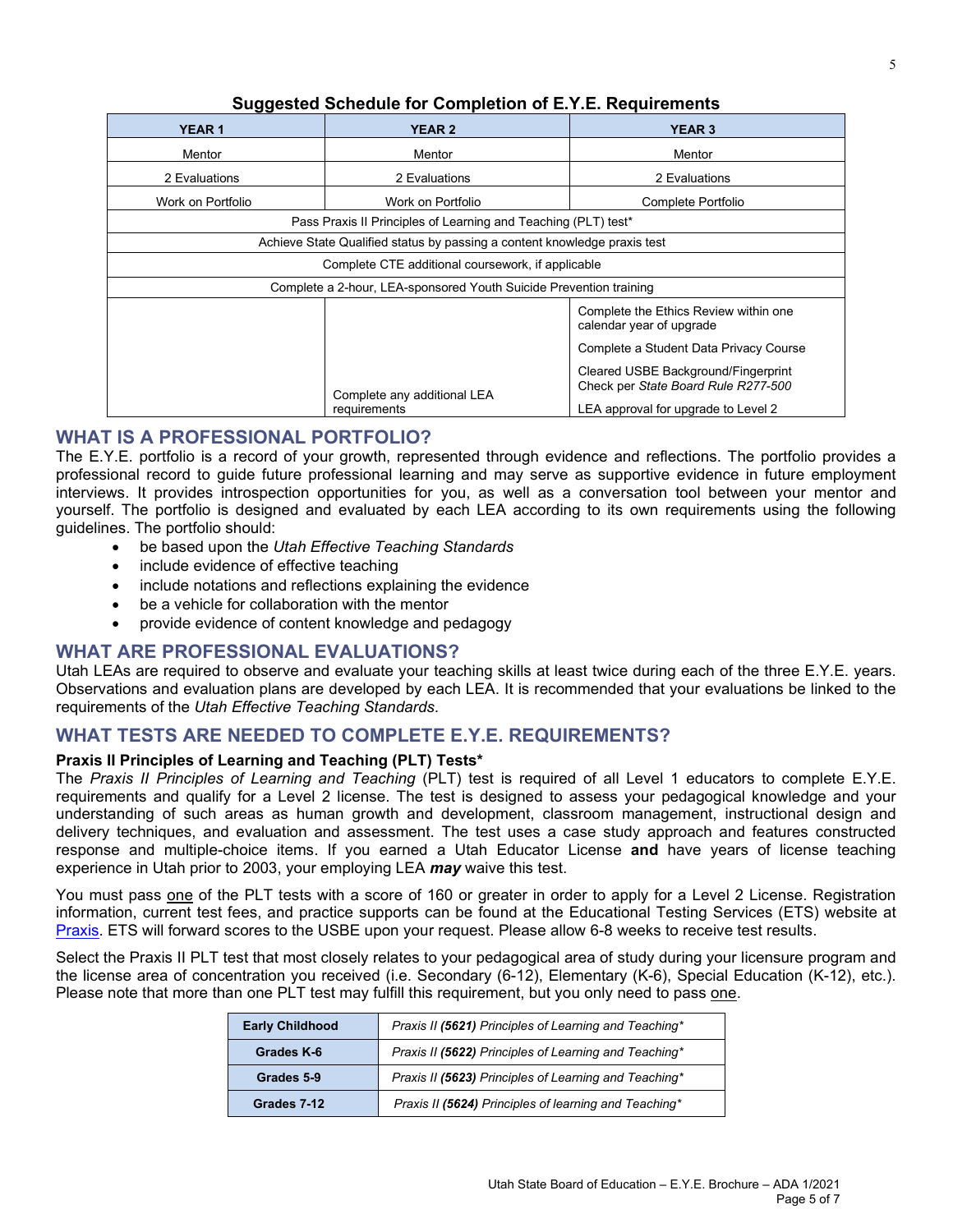\* If you hold a standard Level 1 License as of January 1, 2020, the PLT Praxis test is no longer required. **Please note**: Level 1-APT and LEA-Specific licenses are not a standard license; therefore, the PLT Praxis test is **still** required.

## **Praxis II Content Tests**

To complete E.Y.E. requirements and qualify for Level 2 licensure, you must be USBE (State) qualified in at least one of area in which you are licensed or endorsed.

## **Early Childhood and Elementary Educators**

To become USBE (State) qualified in **Elementary (K-6 or 1-8),** you must submit a passing score for the *Praxis II (5001) Elementary Education: Multiple Subject Test.* This test is made up of 4 subtests in Language Arts (5002), Mathematics (5003), Science (5005), and Social Studies (5004). Each subtest will have its own passing score. You must pass all 4 subtests to be considered state qualified in Elementary Education. If you are licensed only in **Early Childhood (K-3),** you may submit a passing score for the *Praxis II (5025) Early Childhood Education Content Knowledge* or 5001*.* If you earned a Utah Educator License prior to January 2003 or passed one of these content tests as part of your education program to earn a Utah Education License, you are already considered state qualified and do not need to pass it again.

## **Secondary Educators Endorsed in Core Subject Areas**

To become USBE (State) qualified in Secondary Education core subject areas, you must submit a passing score for the appropriate content *Praxis II* test. If you earned a Utah Educator License prior to January 2003 or passed one of the content tests as part of your education program to earn a Utah Education License, you are already considered state qualified and do not need to pass it again.

### **Special Education teachers**

You must be USBE (State) qualified in one area of licensure in order to apply for a Level 2 license. You should consult with your LEA special education department when determining the best test for your educational goals. If you earned a Utah Educator License prior to January 2003 or passed one of the content tests as part of your education program to earn a Utah Education License, you are already considered state qualified and do not need to pass it again.

| <b>Mild/Moderate Disabilities</b>                  | 5354-SpEd Content, 5543-SpEd Content, 5169 and hold Special Education Math<br>endorsement, 5047-Middle School Language Arts, or 5001-Elementary Content           |
|----------------------------------------------------|-------------------------------------------------------------------------------------------------------------------------------------------------------------------|
| <b>Blind and Visually Impaired</b>                 | 5354-SpEd Content, 5169 and hold Math endorsement for Special Educators,<br>5047-Middle School Language Arts, or 5001-Elementary Content                          |
| <b>Severe Disabilities</b>                         | 5545-Severe SpEd Content 5354-SpEd Content, 5169 and hold Math endorsement for<br>Special Educators, 5047-Middle School Language Arts, or 5001-Elementary Content |
| Deaf and Hard of Hearing                           | 5354-SpEd Content, 5169 and hold Math endorsement for Special Educators,<br>5047-Middle School Language Arts, or 5001-Elementary Content                          |
| <b>SpEd-Secondary subject</b><br>area endorsements | See Praxis test list for State core subject areas other than English/Language<br>Arts, click on Utah State Licensure Test Requirements                            |

# **WHAT IS THE ROLE OF THE MENTOR?**

The trained mentor assigned to you by the LEA acts as a resource for you. Utah State Board rule requires that E.Y.E. mentors be trained to successfully carry out their assignment to support you. Mentors should develop appropriate attitudes, knowledge, and skills as described in the *Utah Competencies of a Quality E.Y.E. Mentor* to effectively assist you. To see the *Mentor Competencies,* go to [Educator Effectiveness.](https://www.google.com/url?client=internal-element-cse&cx=004767599214043181413:fbhnnu9j_la&q=https://www.schools.utah.gov/file/7313cfe5-5e68-41ef-9de4-03e5a9d395d8&sa=U&ved=2ahUKEwi9pYWeyNDuAhUFrJ4KHXUWA_gQFjAAegQIARAB&usg=AOvVaw2hjNjo01FxqsmHpARvEPrI)

# **HOW MAY AN EDUCATOR UPGRADE TO A LEVEL 2 LICENSE?**

During the three-year duration of your Level 1 license, you are supervised by your employing LEA to complete the E.Y.E. upgrade requirements. Upon successful completion of E.Y.E. and any additional LEA requirements, your employer may approve an upgrade for a Level 2 Utah Professional Educator License in the CACTUS system after:

- Three years of licensed academic service (\**adjusted by LEA due to verified out-of-state/country experience OR authorizations/Alternative Routes to Licensure [ARL] years*) and completion of E.Y.E. requirements,
- Cleared background check after July 1, 2015, per *Board Rule R277-500*,
- Completed Ethics Review within one calendar year of upgrade,
- Approval in CACTUS by your employing LEA beginning January of your upgrade year, **and**
- Final processing of the upgrade by you at **Educator Licensing Online**. Choose "Upgrade to Level 2," follow the prompts to obtain your Level 2 Utah Educator License **prior to June 29** of your license expiration year. Please wait 24 hours after processing to receive an emailed copy of your upgraded license from support@utah.gov; check your junk mailbox or spam.
- For educators who have three or more years of verified out of state/country teaching experience, and it is being used by your LEA to waive certain E.Y.E. requirements, your approval is done manually and submitted to USBE for processing.